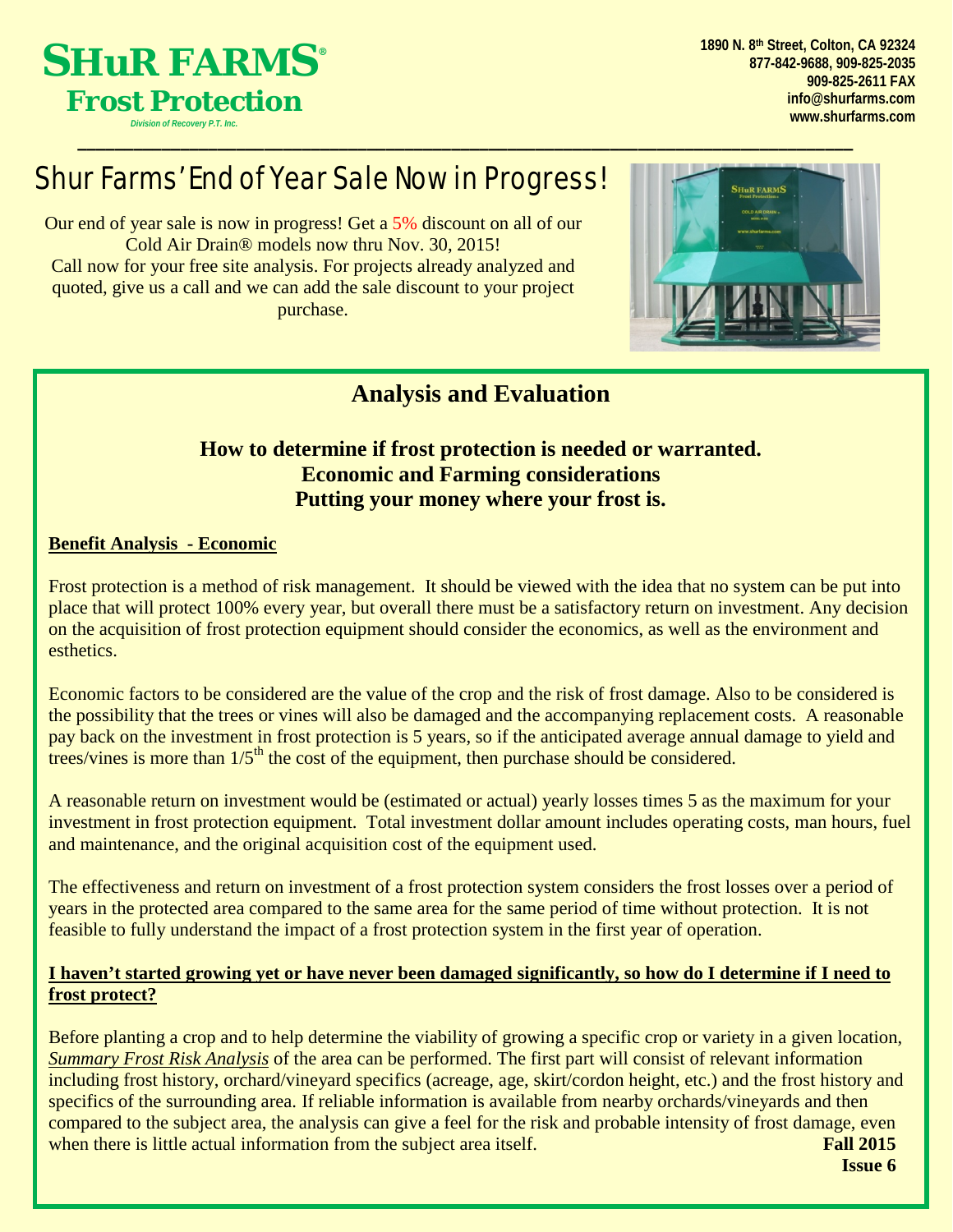This first part of the analysis can help determine if the regional climate is suitable to the crop or variety that is planned to grow there. If it is, then the next part of this analysis is completed.

The second part of the analysis consists of topographic and air flow models and will identify where cold air is entering, exiting and accumulating in the growing area. The designed frost protection system will optimize the growing area with passive measures that naturally enhance cold air drainage and block or retard cold air intrusion.

After the summary analysis and a determination of regional climate suitability, active frost protection measures can now be determined and designed to forcibly remove or mitigate the effects of any remaining cold air accumulation in the growing area.

To protect new plantings or plantings without a frost damage history a *Preventative Frost Protection* system can be designed. This design is based on either a *Summary Frost Risk Analysis* or a *Full Frost Risk Analysis*. There are downsides to a preventative system. Some methods of frost protection can cause damage to the crops if not used properly where none may have occurred without it, and the cost of running frost protection will add up as an expense that might not have been needed. Methods that can cause damage or have high acquisition or operating costs should be avoided.

A Preventative Frost Protection system designed on the basis of a Summary Frost Risk Analysis assumes a moderate to severe frost risk in the areas of cold air accumulation. In reality, there may or may not be a frost risk in these areas because cold air accumulation alone does not assure that the area will fall below the critical temperature for the crop that is planted there, only that it will be colder than other areas that adequately drain themselves. An accumulation area where peaches are grown may have substantial frost damage, but if lemons are planted in the same area, there may be no frost damage. A frost area is only a frost area if the crop that is planted there is susceptible to the minimum temperatures at the critical time.

A Preventative Frost Protection system based on a Full Frost Risk Analysis uses the data collected to create a 'virtual' frost damage history. A virtual damage history can be compiled for any area, even if it is newly graded or the outside factors contributing to the micro climate inside the protected area have recently changed. If the outside factors change after the data is collected, such as a tree line removed or a structure is built, the acquired data may no longer be relevant.

A Micro Climate Map and/or Full Frost Risk Analysis is made by installing data loggers in strategic spots within the growing area and an additional data logger in a control area. A local regional weather station (CIMIS, Adcon, PAWS, etc.) is used as the base for a Full Frost Risk Analysis. The control data and the base data must come from the same region as the growing area because micro climates within a regional climate will have consistent temperature differences, but there is no correlation of temperature differences between micro climates in different regional climates.

Data logger locations are determined by identifying the accumulation areas and cold air streams of the new growing area using the topographic and air flow analysis produced in the Summary Frost Risk Analysis. By placing the loggers in areas presumed to be colder (identified accumulation areas) and areas presumed to be warmer (hillsides and other well drained areas), a micro climate map can be produced showing the relative temperatures throughout the growing area. Relative temperature data will confirm the existence of cold air accumulation areas and drainage areas and identify the colder areas more at risk for frost to help determine where frost protection should be targeted.

The readings from the data loggers will give temperature differences within the orchard/vineyard as well as the differences with the control logger and/or weather station. For a full

Frost Risk Study, the weather station control must have several years of history. By comparing temperature differences between the weather station and accumulation areas conclusions as to the actual temperature within the growing area during past radiation frost events can be made.

**Fall 2015 Issue 6**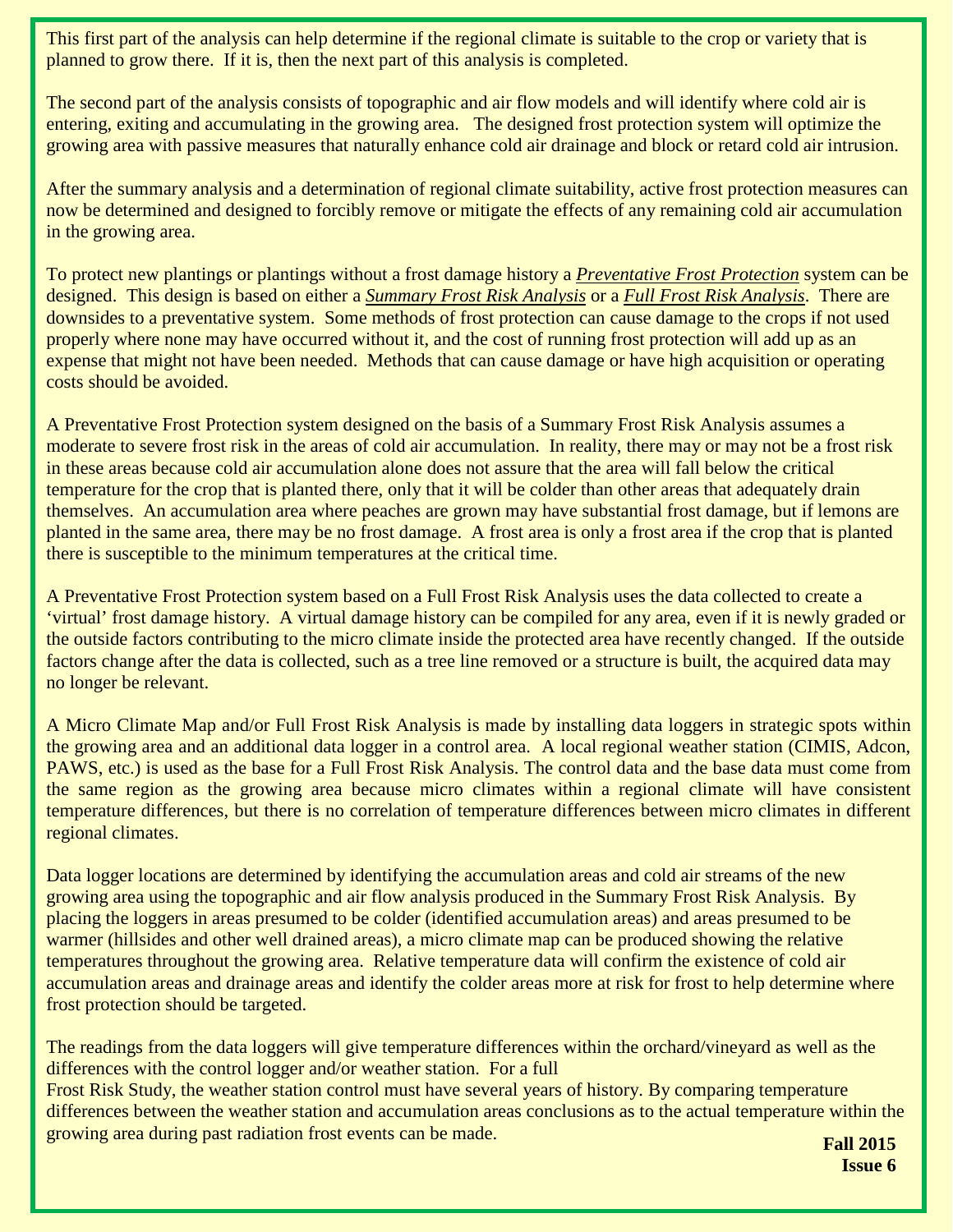For instance, if a data logger shows a difference of -3 deg. F in relation to the weather station during a radiation event, then whatever temperature that is recorded on the weather station during the growing season is presumed to be 3 deg. higher than that spot during a frost event. When this information from prior years is recorded on a spread sheet, a virtual frost history can be compiled even on newly planted orchards. This history can include actual low temperatures, dates and frequency of frost events. With this information the grower can match the specific requirements of each variety of crops with the most acceptable area within the orchard and determine the amount of frost protection that will be needed.

#### **Executive Frost Risk Study**

An *Executive Frost Risk Analysis* is an effective frost risk analysis when performed correctly. It expands on the *Summary Analysis* and *Micro-climate mapping* and is made by installing data loggers in accumulation and other areas within the planned growing area.

To produce an *Executive Analysis,* there must be another orchard/vineyard close by in the same regional climate that has been growing the same crop as planned in the new orchard for several years, at least some of it growing successfully without frost protection. A control data logger is placed in an area that is growing the same variety of crops as what is to be planted outside of the frost damage zone, but as close as possible to the damage zone. This is the control area, and instead of comparing temperatures to a weather station's recorded history and creating a virtual frost damage history, by choosing a control area that has an acceptable frost damage history, temperature comparisons can be made and the grower can assess the viability of the new planting. If the temperatures are the same in the proposed area as in the known area, then the frost risk is the same. If the temperatures are less, the risk is higher.

Data logger data must be compiled during radiation events. The most beneficial data is from the long uninterrupted nights. Several months of data may need to be considered in order to get a relevant and useable sample. This is time consuming and tedious work and has a high engineering cost. Due to the high cost of a full Frost Risk Analysis, it is often more economical to perform the Executive Risk Analysis or to simply assume moderate to severe frost risk in the accumulation areas and design and install a preventative frost protection system accordingly.

How do you know if you need frost protection?

- 1. Is there is enough financial risk to pay for the system in 5 years or less?
- 2. Is the regional climate suitable for what you plan to grow?
- 3. Do you have accumulation areas and micro-climates within the growing area (commonly called 'Frost Pockets')

# Shur Farms Scholarships Awards!

Shur Farms is proud to participate in helping students achieve a higher education. Shur Farms Frost Protection awards a scholarship to two hardworking, deserving students to assist in furthering their education. This year we want to congratulate Skye Bruce and Nicholas Fantozzi.

Skye Bruce is a student at California Polytechnic University of San Luis Obispo majoring in Wine and Viticulture. She grew up on an avocado ranch. In high school she was the president of the Agriculture, Animal Science and Natural Resources majors clubs. She is a hardworking student earning a GPA of over 3.0.